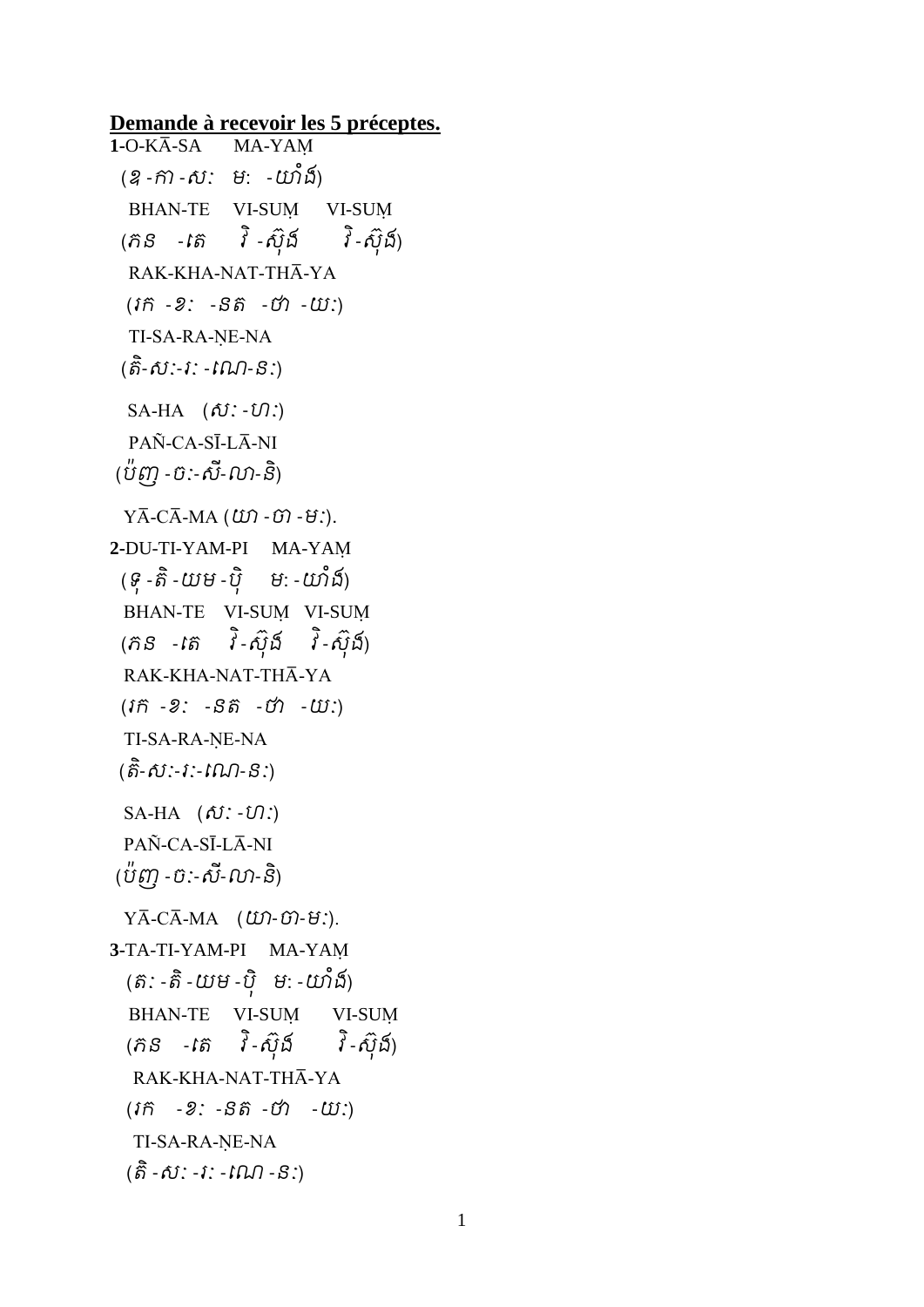SA-HA  $(\delta \mathcal{U} : -\mathcal{U})$ : PAÑ-CA-SĪ-LĀ-NI (ប៉ញ-ច:-សី-លា-និ)  $Y\overline{A}-C\overline{A}-MA$  ( $U\Omega$  -  $\Omega$  -  $H$ :).

## **Le moine nous enseigne les 5 préceptes**.

**4-**NA-MO TAS-SA (នៈ-តោ េស-សៈ) BHA-GA-VA-TO  $(\hat{n}$ : - $\hat{n}$ : - $\hat{i}$ : - $\hat{i}$ s) A-RA-HA-TO  $(H: -i: -U): -i$ តា) SAM-MĀ-SAM-BUD-DHAS-SA.  $($  សម -មា -សម -ពុទ -ជស -ស: **5-**BUD-DHAM SA-RA-NAM (ពុទ -ជាំង ស: -រ: -ណាំង៍)  $GAC\text{-CH}\overline{A}\text{-MI}.$  (គិបិ -ទ៊ា -មី) **6-DHAM-MAM SA-RA-NAM** (ធម -មាំង ស: -រ: -ណាំង)  $GAC\text{-CH}\bar{A}\text{-MI}.$  (គិបិ -្រ) -មី) **7-SAN-GHAM** SA-RA-NAM (សង៍-ឃាំង៍ ស: -រ: -ណាំង៍)  $GAC\text{-CH}\bar{A}\text{-MI}$  (គិបិ -ទ៊ា -មី) **8-**DU-TI-YAM-PI BUD-DHAþ (ទុ -តំ -យម -បុ ពុទ -ជាង) SA-RA-NAM GAC-CHA-MI (ស: -រ: -ណាង គច -ឆា -ម) **9-**DU-TI-YAM-PI DHAM-MAþ (ទូ -តំ -យម -បុ ជម -មាង) SA-RA-ŅAŅ GAC-CHĀ-MI. (សៈ -រៈ -ណងាំ គច -ឆា -មិ ) **10-**DU-TI-YAM-PI SAN-GHAM (ទុ -តិ -យម -ប៊ុ សង៍ -ឃាំង៍)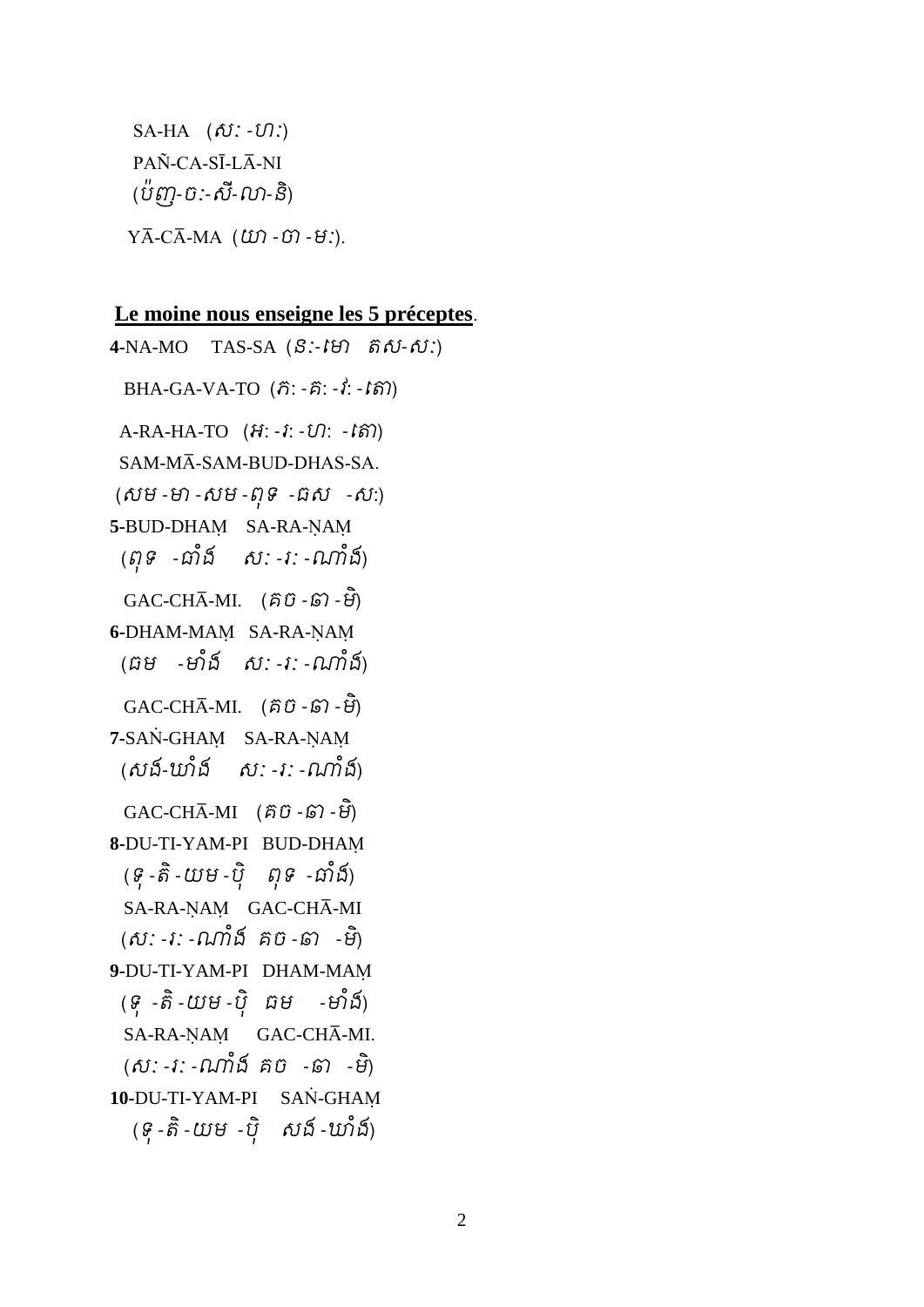SA-RA-NAM GAC-CHA-MI (សៈ -រៈ -ណងាំ គច -ឆា -មិ ) **11-**TA-TI-YAM-PI BUD-DHAþ (តៈ - តិ-យម -ប៊ុ ពុទ -ជាំង៍) SA-RA-ŅAŅ GAC-CHĀ-MI (ស: -រ: -ណាំង៍ គច -ឆា -មិ) **12-**TA-TI-YAM-PI DHAM-MAþ (តិ: -តិ -យម-បុ ជម -មាង) SA-RA-ŅAM GAC-CHĀ-MI (សៈ -រៈ -ណងាំ គច -ឆា -មិ ) **13-TA-TI-YAM-PI SAN-GHAM** (តិ: -តិ -យម -ប៊ុ សង៍ -ឃាំង៍) SA-RA-NAM GAC-CHA-MI (សៈ -រៈ -ណងាំ គច -ឆា -មិ ) **14-** PĀ-NĀ-TI-PĀ-TĀ VE-RA-MA-ŅĪ (ប៉ា-ណា-តិ-ប៉ា-តា វេ -រៈ -មៈ -នី) SIK-KHĀ-PA-DAM SA-MĀ-DI-YĀ-MI (សក៌ -ខា -ប៉: -ទាំង សំ: -មា -ទិ -យា -ម) 15- A-DIN-NA-DA-NA VE-RA-MA-ŅĪ (អ:-ទ $ិន-នា-ទា -នា ព -រ: -ម: -ន)$  $SIK-KH\overline{A}-PA-DAM$   $SA-M\overline{A}-DI-Y\overline{A}-MI$ (សក៌-ខា -ប: -ទាំង ស: -មា -ទិ -យា -ម) 16- KĀ-ME-SU MIC-CHĀ-CĀ-RĀ  $(\widehat{n})$  -បេ -សុ មិច -ឆា -ចា - $\eta$ ) VE-RA-MA-ŅĪ SIK-KHĀ-PA-DAM (វ1 -1: -ម: -ន សក -ខា -ប: -ទាង)  $SA-M\overline{A}-DI-Y\overline{A}-MI$ (ស៎:-ម៌ា -ទិ -យ៉ា -ម) **17-** MU-SA-VA-DA VE-RA-MA-NĪ (ម៊ុ -សា -វា -ទ តវ -រ: -ម: -នី ) SIK-KHĀ-PA-DAM SA-MĀ-DI-YĀ-MI. (សក៌ -ខា -ប៉: -ទាំង ស: -មា -ទិ -យា-ម) **<sup>18</sup>**- SU-R¾-ME-RA-YA-MAJ-JAP-  $($ សុ-វា-មេ -រ:-យ:-មជ-ជប- $)$